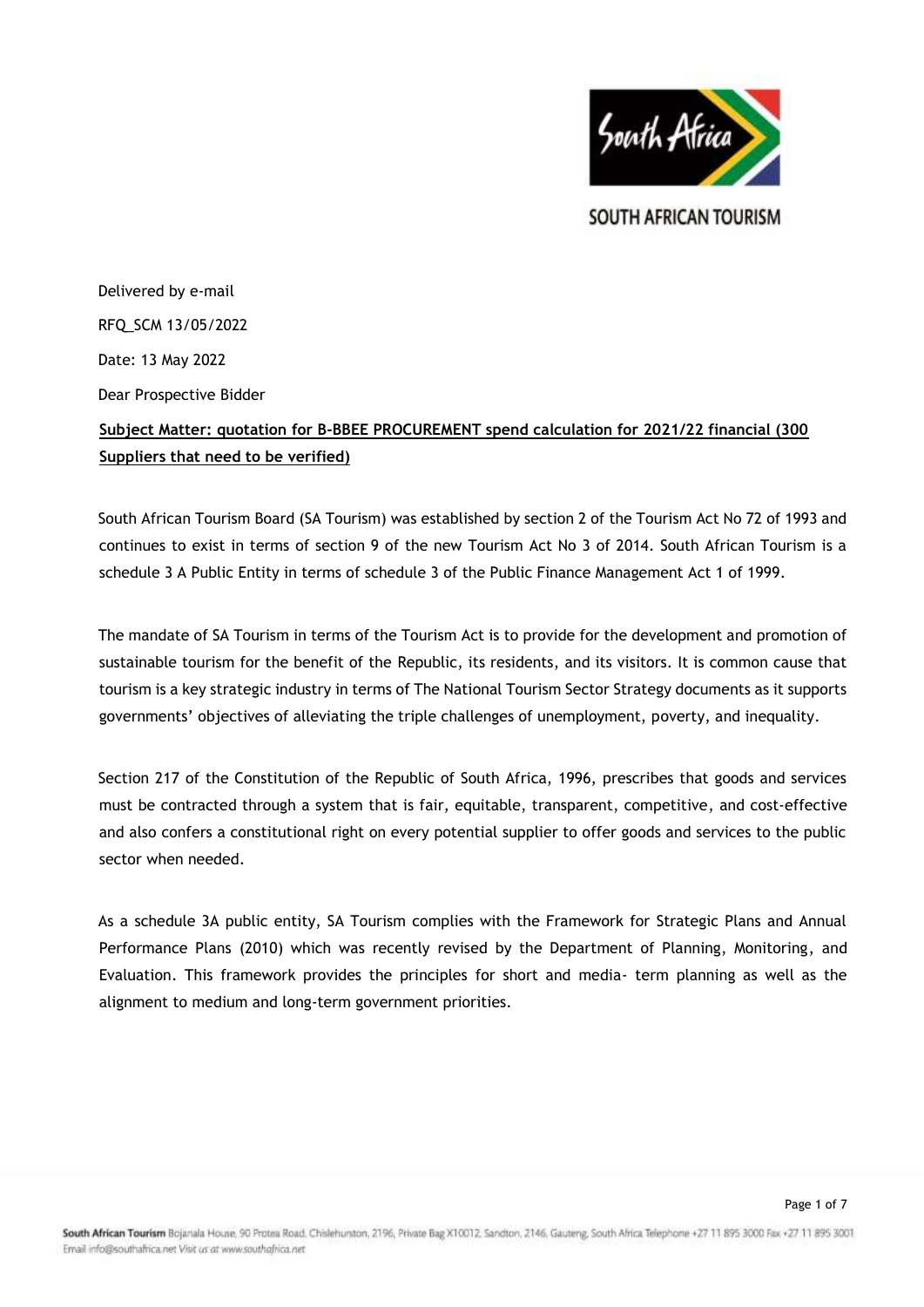SA Tourism invites prospective bidders to quotation for B-BBEE PROCUREMENT spend calculation for 2021/22 financial (300 Suppliers that need to be verified)

#### **1. The scope of services**

 quotation for B-BBEE PROCUREMENT spend calculation for 2021/22 financial (300 Suppliers that need to be verified)

#### **2. Format of proposals**

Bidders must complete and return all the necessary standard bidding documents (SBD's) attached to this request for technical and financial proposals.

#### **Mandatory/eligibility criteria**

Bidders are required to submit their proposals should be concise, written in plain English, and simply presented in the same order as indicated below - Failure for the bidder to meet the below requirements will result in disqualifications.

- a) National Treasury Centralized Supplier Database (CSD) registration summary report with a valid tax compliant status;
- b) Bidders must have specific experience and submit at least 2 recent references (in a form of written proof(s) on their client's letterhead including relevant contact person(s), office telephone & fax number, website, and email address) where similar work was undertaken.

#### **3. Evaluation Method**

The appointment will be based on the lowest quotations that meet all the requirements as highlighted above.

# **4. Financial (Prices must be inclusive of any applicable taxes, VAT, and disbursements)**

- SA Tourism will not consider any hidden costs that are not stipulated on the financial proposal
- Propose costing must be in a tabular format.

# **5. Adjudication and Final Award of Bid**

- The successful bidder will be the service provider scoring the lowest price subject to meeting the full scope of work and conditions of the RFQ.
- National Treasury Centralized Supplier Registration
- All bid submissions must include a copy of successful registration on the National Treasury's Centralized Supplier Database (CSD) verification certificate (if you have been assessed).
- Proposals that do not include these documents will not be considered.
- **6. Deadline for submission**

All proposals must be e-mailed, in PDF format, to quotes@southafrica.net by 18 May 2022 at 13h00pm and should remain valid for at least 45 days after the closing date.

# **7. Confidentiality**

 The request for a technical and cost proposal and all related information shall be held in strict confidence by bidders and usage of such information shall be limited to the preparation of the bid. All bidders are bound by a confidentiality agreement preventing the unauthorized disclosure of any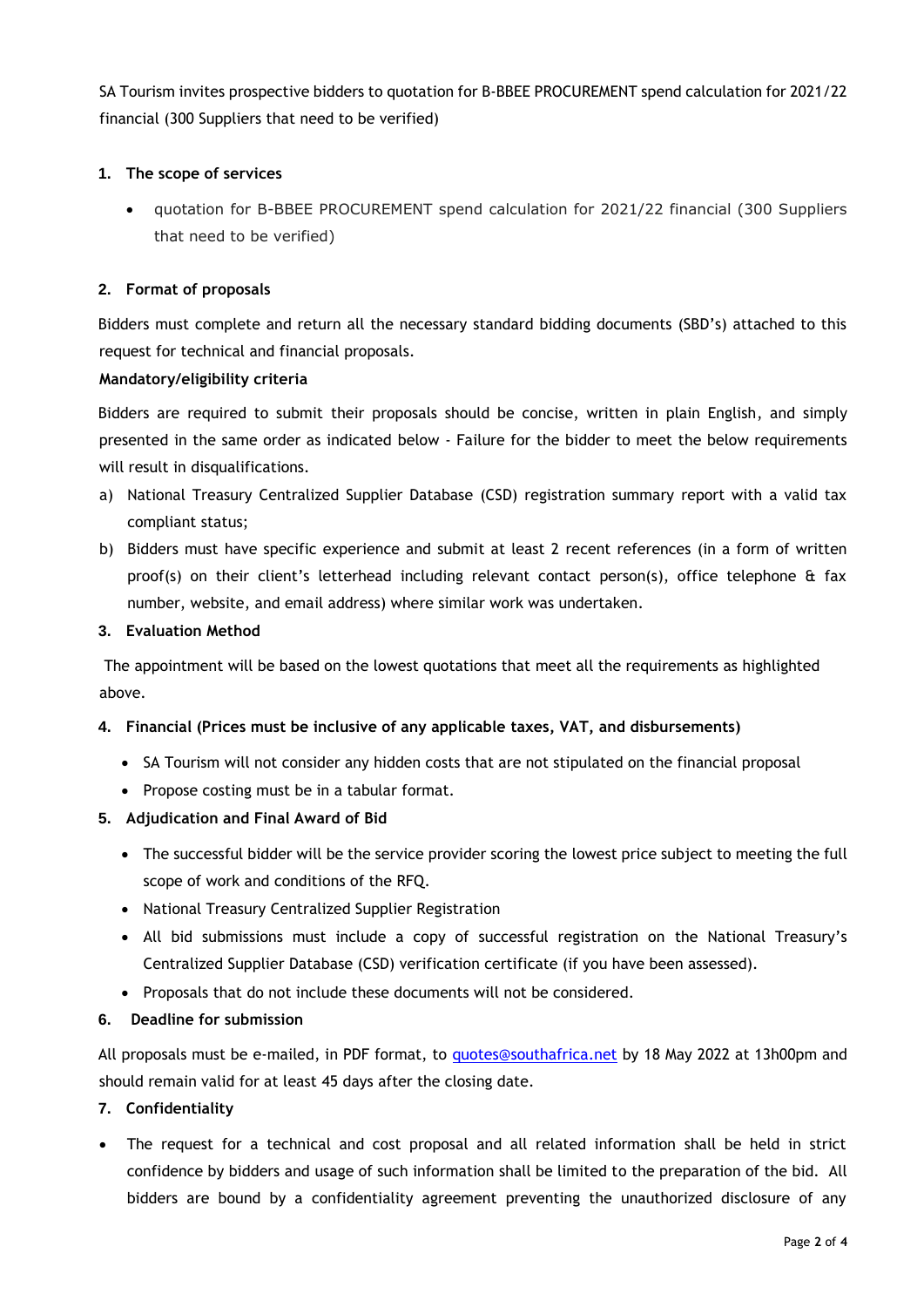information regarding SA Tourism or its activities to any other organization or individual. The bidders may not disclose any information, documentation, or products to other clients without the written approval of SA Tourism.

#### **8. Terms of engagement**

 Before commencing with the assignment, the successful bidder will be required to meet with the project leader to align the final statement of work (SOW) and criteria for approval.

# **9. Payments**

- No advance payments will be made in respect of this assignment. Payments shall be made in terms of the deliverables as agreed upon and shall be made strictly by the prescripts of the PFMA (Public Finance Management Act, 1999. Act 1 of 1999).
- The successful bidder shall after completion of the contract, invoice SA Tourism for the services rendered. No payment will be made to the successful bidder unless an invoice complying with section 20 of VAT Act No 89 of 1991 has been submitted to SA Tourism.
- Payment shall be made into the bidder's bank account normally 30 days after receipt of an acceptable, valid invoice.

#### **10. Non-compliance with delivery terms**

 The successful bidder must ensure that the work is confined to the scope as defined and agreed to. As soon as it becomes known to the bidder that they will not be able to deliver the services within the delivery period and/or against the quoted price and/or as specified, SA Tourism's Sourcing Specialist must be given immediate written notice to this effect.

#### **11. Retention**

 Upon completion of the assignment and/or termination of the agreement, the successful bidder shall on-demand hand over to the project leader all documentation, information, etc. relevant to the assignment without the right of retention.

# **12. Cost**

- The bidder will bear all the costs associated with the preparation of the response and no costs or expenses incurred by the bidder will be borne by SA Tourism.
- Cancellation of the request for a technical and cost proposal
- SA Tourism may, before the award of the bid, have the right to cancel the bid if:
	- (a) Due to changed circumstances, there is no longer a need for the service; or
	- (b) Funds are no longer available to cover the part and/or total envisaged expenditure, or (c) No acceptable bids are received.
- SA Tourism reserves the right to withdraw this request for technical and cost proposals, to amend the term, or to postpone this work by email notice to all parties who have received this request.

# **13. Clarification**

- Any clarification required by a bidder regarding the meaning or interpretation of the Terms of Reference, or any other aspect concerning this request for technical and cost proposals, is to be requested in writing from the Sourcing Specialist.
- Thanking you and looking forward to your proposal in this regard.